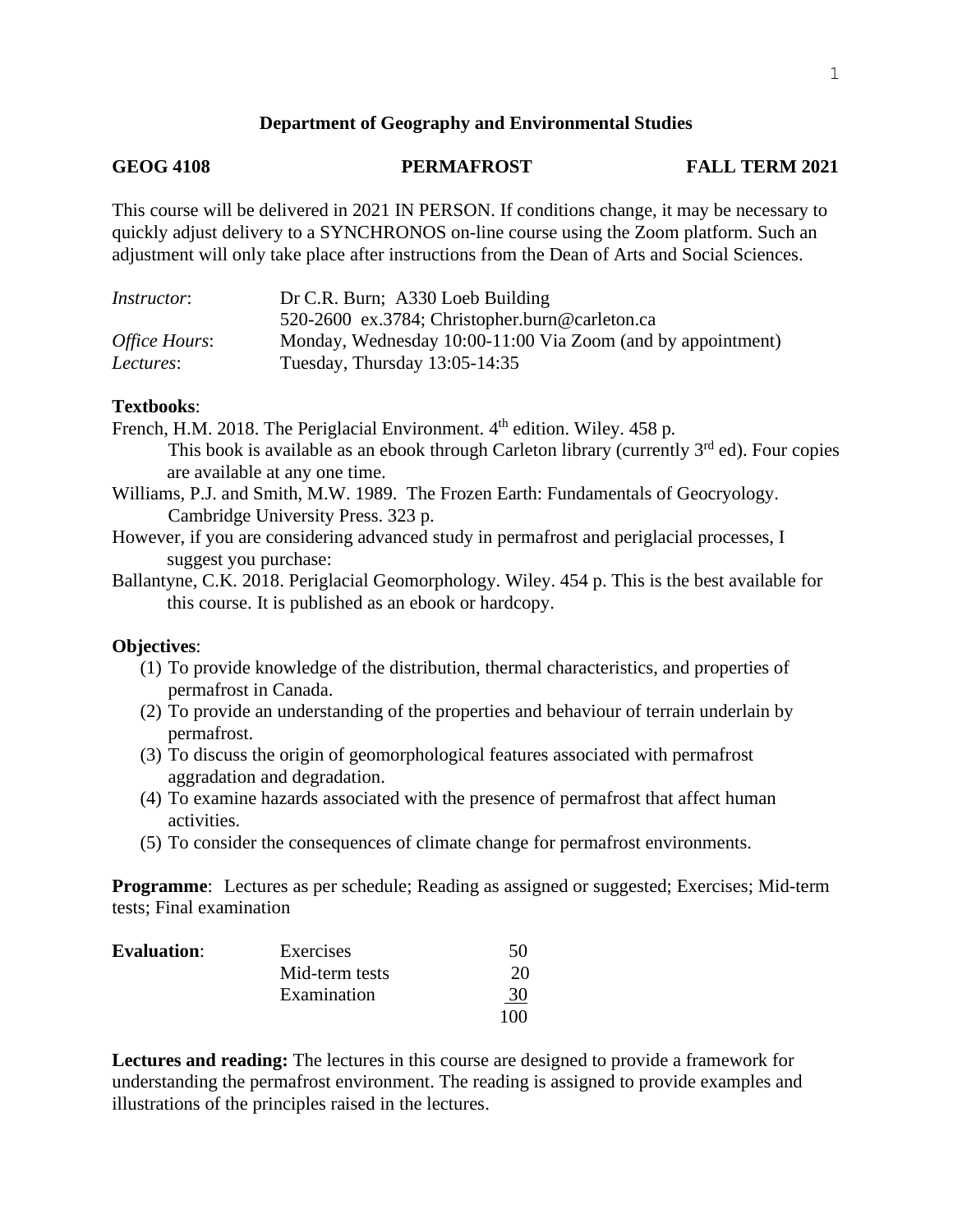# **Assignments**

1) Ten sets of exercises will be distributed during the term. The exercises are due at the 11:59 pm five days after distribution. They must be sent in pdf format to the instructor by email. **If an assignment is not handed in on time it will not be accepted. The marks for the missed pieces of term work (exercises and mid-terms) will be loaded onto the final examination. If you miss handing in some work, the potential marks are NOT lost.**

While you may collaborate with others in working through the assignments, you must prepare and submit your own separate report, written in your own words, which clearly demonstrates your understanding, interpretation and analysis of the assignment. Plagiarism is a serious academic offence and may lead to an F grade for the course or even expulsion from the University. If plagiarism is detected, the documents will be forwarded to the Dean's office, and the student(s) will be contacted directly by the authorities, not the instructor.

2) **Mid-term tests** will be held on **October**  $7<sup>th</sup>$  and **November 18**<sup>th</sup> in the class periods. These will be in person tests, lasting 1 hr and 10 mins. You must remain in the room for the whole period. If the University has moved online by the date of the tests, you will receive your questions individually at the beginning of the class period by email. Please note that if you answer a different question from that sent to you for the mid-term you should not expect to receive any credit. You must return your answer by replying to the question email not more than 1 hr and 10 minutes after you receive it. i.e. if it is time-stamped 14:37, the response must be time-stamped 15:47 or earlier. Answers received after that time will not be marked. If you miss the deadline, the 10 marks will be assigned to the final examination.

3) An in-person **examination** will be assigned in the final examination period. The exam will comprise questions on topics covered in the course and will require knowledge of material covered in lectures and assigned readings **from the whole term**. The examination is scheduled by central services, not the instructor. The examination schedule will be released by October 8<sup>th</sup>. If the University determines that in person examinations will not be possible, the examination will be administered online. The exam will comprise questions on textbook materials, lecture materials, and supplementary reading material. You will have to answer essay-type questions and interpret graphs for this examination. Please note that if you do not answer the precise question posed on your examination paper there will be no credit for the answer. The work submitted for the examination should be prepared and presented by you and you alone, without assistance from any other student or assistant.

4) Supplementary readings will be assigned for each topic. These are taken from journals and other literature that is in the library, especially the *Proceedings of the International Conferences on Permafrost*. These *Proceedings* are available through the web site of the International Permafrost Association (https://ipa.arcticportal.org/). The essential supplementary reading for each week will be placed on Ares in the library unless it is available on the internet through the library's e-journals. Questions concerning the supplementary reading will appear on the final examination and in the exercises and assignments. There will not be much in Ares because almost all the material is available through these sources.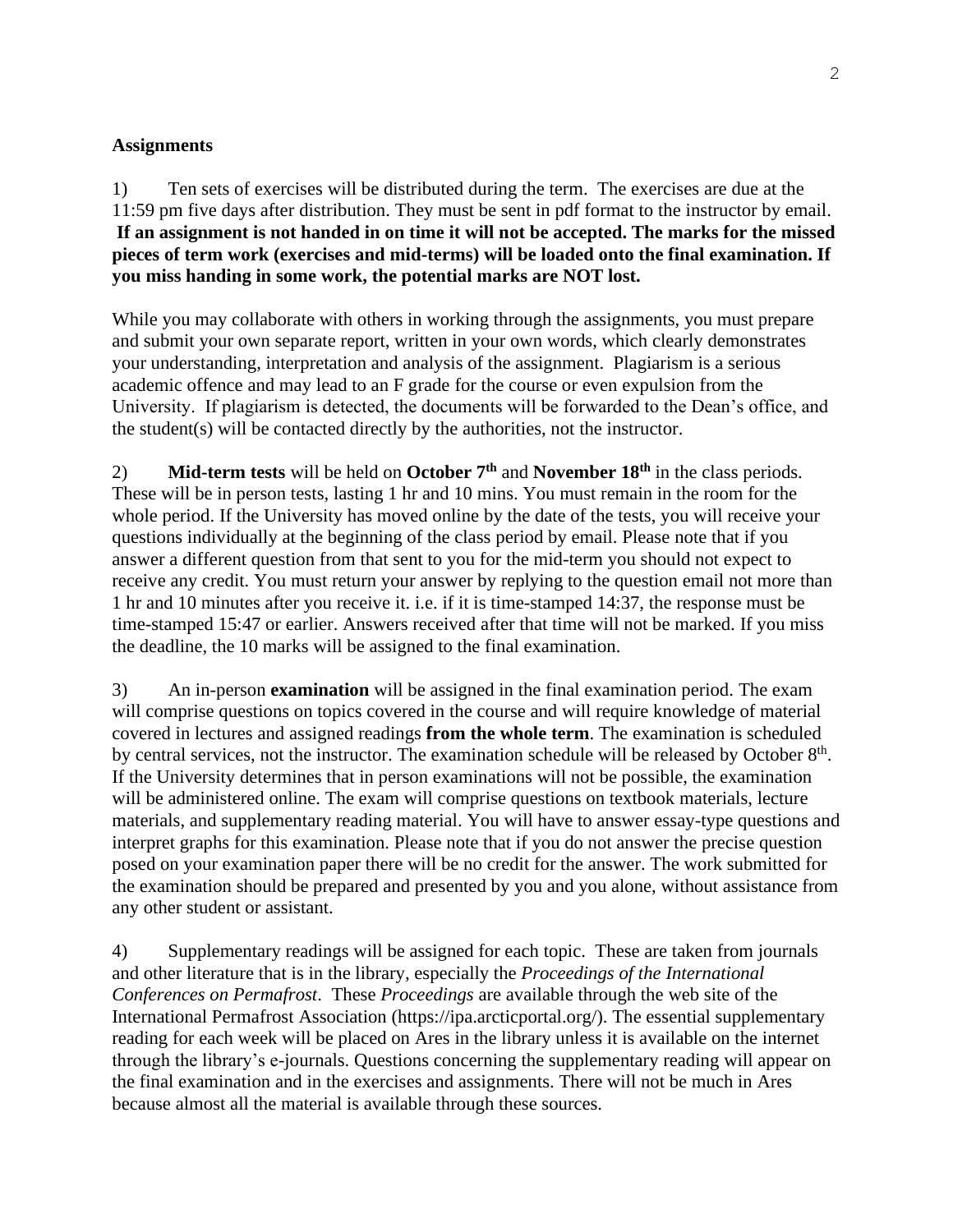# **Plagiarism**

The University Senate defines plagiarism as "*presenting, whether intentionally or not, the ideas, expression of ideas or work of others as one's own."* This can include:

- reproducing or paraphrasing portions of someone else's published or unpublished material, regardless of the source, and presenting these as one's own without proper citation or reference to the original source;
- submitting a take-home examination, essay, laboratory report or other assignment written, in whole or in part, by someone else;
- using ideas or direct, verbatim quotations, or paraphrased material, concepts, or ideas without appropriate acknowledgment in any academic assignment;
- using another's data or research findings;
- failing to acknowledge sources through the use of proper citations when using another's works and/or failing to use quotation marks;

Plagiarism is a serious offence which cannot be resolved directly with the course's instructor. The Associate Dean of the Faculty conducts a rigorous investigation, including an interview with the student, when an instructor suspects a piece of work has been plagiarized. Penalties are not trivial. They can include a final grade of "F" for the course.

## **Academic Accommodation**

You may need special arrangements to meet your academic obligations during the term because of disability, pregnancy or religious obligations. Please review the course outline promptly and forward any requests for academic accommodation to the Instructor during the first two weeks of class, or as soon as possible after the need for accommodation arises.

Students with disabilities requiring academic accommodations in this course must register with the Paul Menton Centre for Students with Disabilities (PMC) for a formal evaluation of disability-related needs. Documented disabilities could include but are not limited to mobility/physical impairments, specific Learning Disabilities (LD), psychiatric/psychological disabilities, sensory disabilities, Attention Deficit Hyperactivity Disorder (ADHD), and chronic medical conditions. Registered PMC students are required to contact the PMC, 613-520-6608, every term to ensure that the Instructor receives the Letter of Accommodation, no later than two weeks before the first assignment is due or the first in-class test/midterm requiring accommodations. If you require accommodation for a formally scheduled exam, you must submit your request for accommodations to PMC by Nov.  $12<sup>th</sup>$ , 2020.

You can visit the Equity Services website to view the policies and to obtain more detailed information on academic accommodation at [http://carleton.ca/equity/accommodation.](http://carleton.ca/equity/accommodation)

The University policy on academic accommodation is at: https://carleton.ca/edc/teachingresources/administrative-pedagogy/academic-accommodations/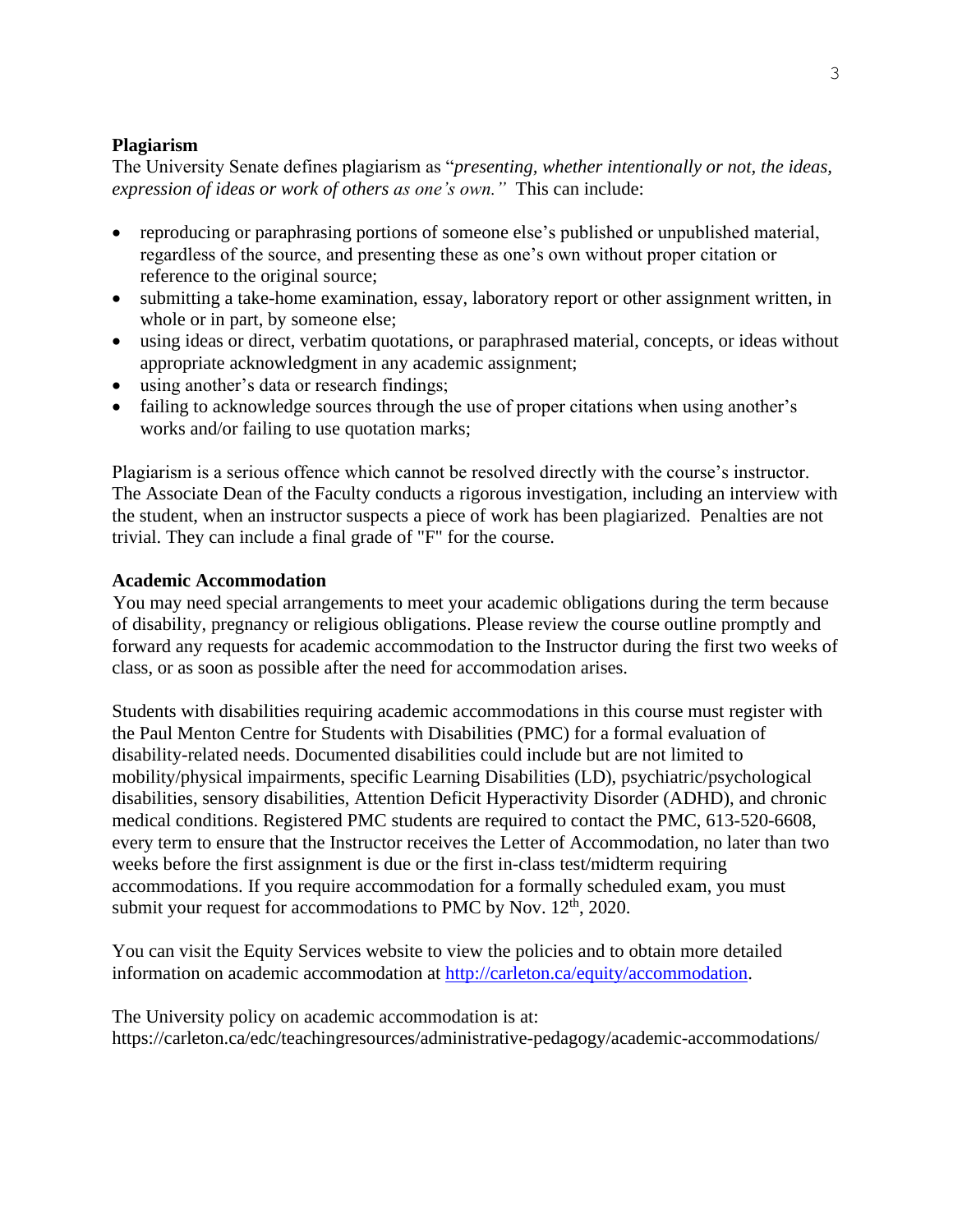## **Uploading of course materials**

Classroom teaching and learning activities, including lectures, discussions, presentations, etc., by both instructors and students, are copy protected and remain the intellectual property of their respective author(s). All course materials, including PowerPoint presentations, outlines, and other materials, are also protected by copyright and remain the intellectual property of their respective author(s). All course notes taken by a student are the intellectual property of the student.

Students are not permitted to reproduce or distribute lecture notes and course materials presented to them publicly for commercial or non-commercial purposes without express written consent from the copyright holder(s). The instructor uses a white board for notes and diagrams. Power Point slides are used for illustrations only.

### **Class schedule**

| Week 1                    | S <sub>09</sub> | Introduction to the class and the course; definitions.                 |
|---------------------------|-----------------|------------------------------------------------------------------------|
| Week 2                    | S <sub>14</sub> | Climatic controls on permafrost distribution in Canada.                |
|                           | S <sub>16</sub> | Permafrost thickness and the ground thermal regime.                    |
| Week 3<br>S <sub>21</sub> |                 | Microclimatic controls on ground temperatures; surface energy balance. |
|                           | S <sub>23</sub> | The active layer and the thermal offset.                               |
| S <sub>28</sub><br>Week 4 |                 | Thermal regime of near-surface permafrost. Temperature envelope.       |
|                           | S30             | The active layer and near-surface permafrost. Zero curtain.            |
| O05<br>Week 5             |                 | The Growth of permafrost; Stefan solution.                             |
|                           | O07             | <b>First mid-term test.</b> (material up to September 30)              |
| O <sub>12</sub><br>Week 6 |                 | Ground freezing. Basic principles for freezing of sand.                |
|                           | O <sub>14</sub> | Pingos and seasonal frost mounds                                       |
| Week 7                    | O19             | Soil freezing. Unfrozen water content characteristic.                  |
|                           | O <sub>21</sub> | Ice segregation. Clausius-Clapeyron equation.                          |
| Week 8                    | O <sub>26</sub> | Fall term break                                                        |
|                           | O <sub>28</sub> | Fall term break                                                        |
| Week 9                    | N <sub>02</sub> | <b>Frost heave</b>                                                     |
|                           | N <sub>04</sub> | Freezing of the active layer and cryoturbation                         |
| Week 10                   | N <sub>09</sub> | Soil carbon and permafrost                                             |
|                           | N11             | Massive ice in Canada                                                  |
| Week 11                   | N16             | The ice rich-zone at the top of permafrost.                            |
|                           | N <sub>18</sub> | <b>Second mid-term test.</b> (Material October 05-November 11)         |
| Week 12                   | N23             | Thermal contraction and ice-wedge development.                         |
|                           | N <sub>25</sub> | Ice-wedge polygons                                                     |
| Week 13                   | N30             | Thermokarst processes.                                                 |
|                           | D <sub>02</sub> | <b>Thermokarst features</b>                                            |
| Week 14                   | D <sub>07</sub> | Construction in permafrost terrain.                                    |
|                           | D <sub>09</sub> | Climate change and permafrost                                          |

The course will adhere to this schedule as much as possible. The dates for the mid-term tests are fixed.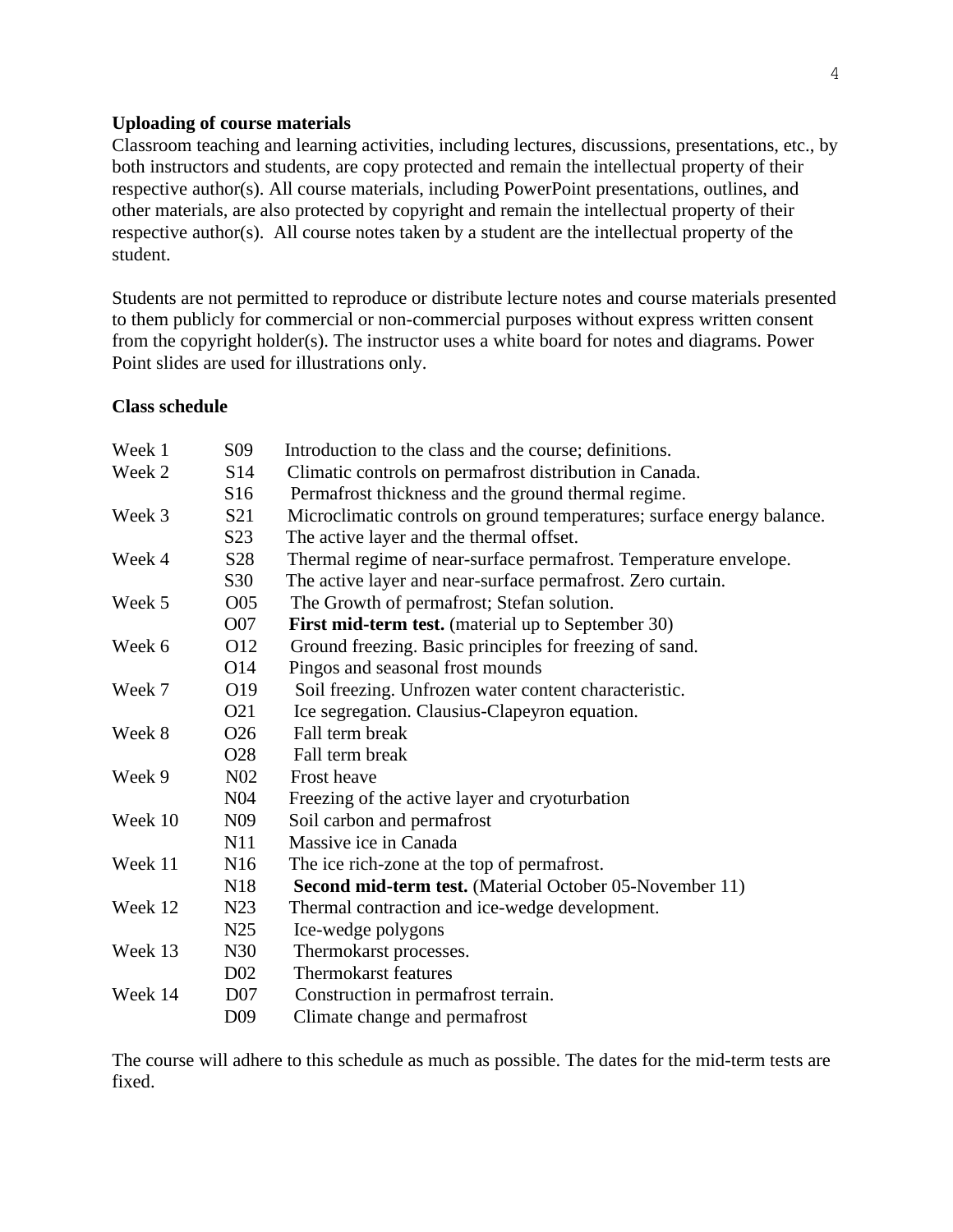**Important dates:** September 09 is the first class; September 22 is the last day for registration in classes. October 25-29 is the Fall Break. No classes. December 09 is the last class. December 10 is the last day to withdraw from the course. The final examination period is December 11-23.

## **Exercise dates:**

| <b>Number</b>  | Distributed on: | Due at 11:59 on: | Aiming to return by:<br>September 28 |  |
|----------------|-----------------|------------------|--------------------------------------|--|
| 1              | September 16    | September 21     |                                      |  |
| $\overline{2}$ | September 23    | September 28     | October 05                           |  |
| 3              | September 30    | October 05       | October 12                           |  |
| $\overline{4}$ | October 07      | October 12       | October 19                           |  |
| 5              | October 14      | November 02      | November 09                          |  |
| 6              | October 21      | November 02      | November 09                          |  |
| 7              | November 04     | November 09      | November 16                          |  |
| 8              | November 11     | November 16      | November 23                          |  |
| 9              | November 18     | December 23      | November 30                          |  |
| 10             | November 25     | November 30      | December 07                          |  |

Exercises will be returned to students in class.

**Final grade**: Standing in a course is determined by the course instructor subject to the approval of the Faculty Dean. This means that grades submitted by the instructor may be subject to revision. No grades are final until they have been approved by the Dean.

**The class format will be discussed with students during the first class**.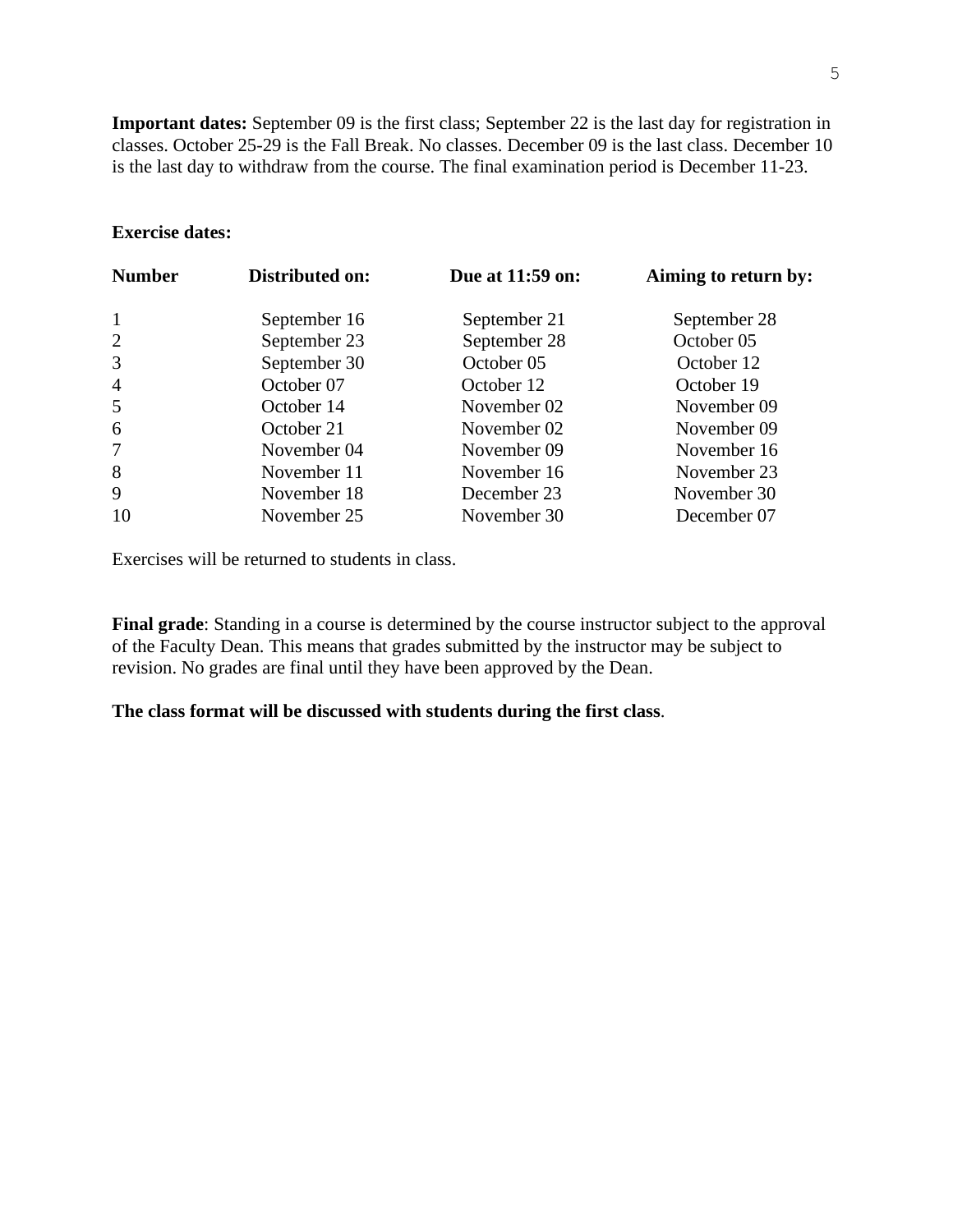#### **Principal sources**

#### **Textbooks**

- Andersland, O.B., and Ladanyi, B. 1994. An introduction to frozen ground engineering. Chapman and Hall. 352 p. (Library and Haithi)
- French, H.M. 2018. The Periglacial Environment. 4<sup>th</sup> edition. Wiley. (3<sup>rd</sup> ed. 2007 available in library and via Haithi)
- French, H.M. 1996. The Periglacial Environment.  $2<sup>nd</sup>$  edition. Longman. (Print copy by curbside pickup)
- Williams, P.J. and Smith, M.W. 1989. The Frozen Earth: Fundamentals of Geocryology. Cambridge University Press. 323 p. (Print copy by curbside pickup)
- Williams, P.J. 1986. Pipelines and Permafrost: Science in a cold climate. Carleton University Press. 129 p. (also 1980) (Print copy by curbside pickup)

#### **Journals -** all available through Omni

*Canadian Journal of Earth Sciences Canadian Geotechnical Journal Permafrost and Periglacial Processes Arctic, Antarctic, and Alpine Research Arctic Journal of Geophysical Research Geophysical Research Letters The Cryosphere* (Open access)

#### **Conference Proceedings**

*International Conferences on Permafrost* (available on-line at<http://ipa.arcticportal.org/>look under Publications for Conference Proceedings.) First, 1963, Lafayette, Indiana. Second, 1973, Yakutsk, USSR. Third, 1978, Edmonton, Canada. Fourth, 1983, Fairbanks, USA. Fifth, 1988, Trondheim, Norway. Sixth, 1993, Beijing, China. Seventh, 1998, Yellowknife, Canada. Eighth, 2003, Zurich, Switzerland. Ninth, 2008, Fairbanks, USA. Tenth, 2012, Salekhard, Russia.

*Canadian Permafrost Conferences*: (up to 6<sup>th</sup> available on-line at http://www.aina.ucalgary.ca/cpc/) Fourth, 1980, Edmonton, AB. Fifth, 1990, Ste. Foy, QC. Sixth, 2010, Calgary AB. Seventh, 2015, Québec City, QC Eighth, 2019, Québec City, QC